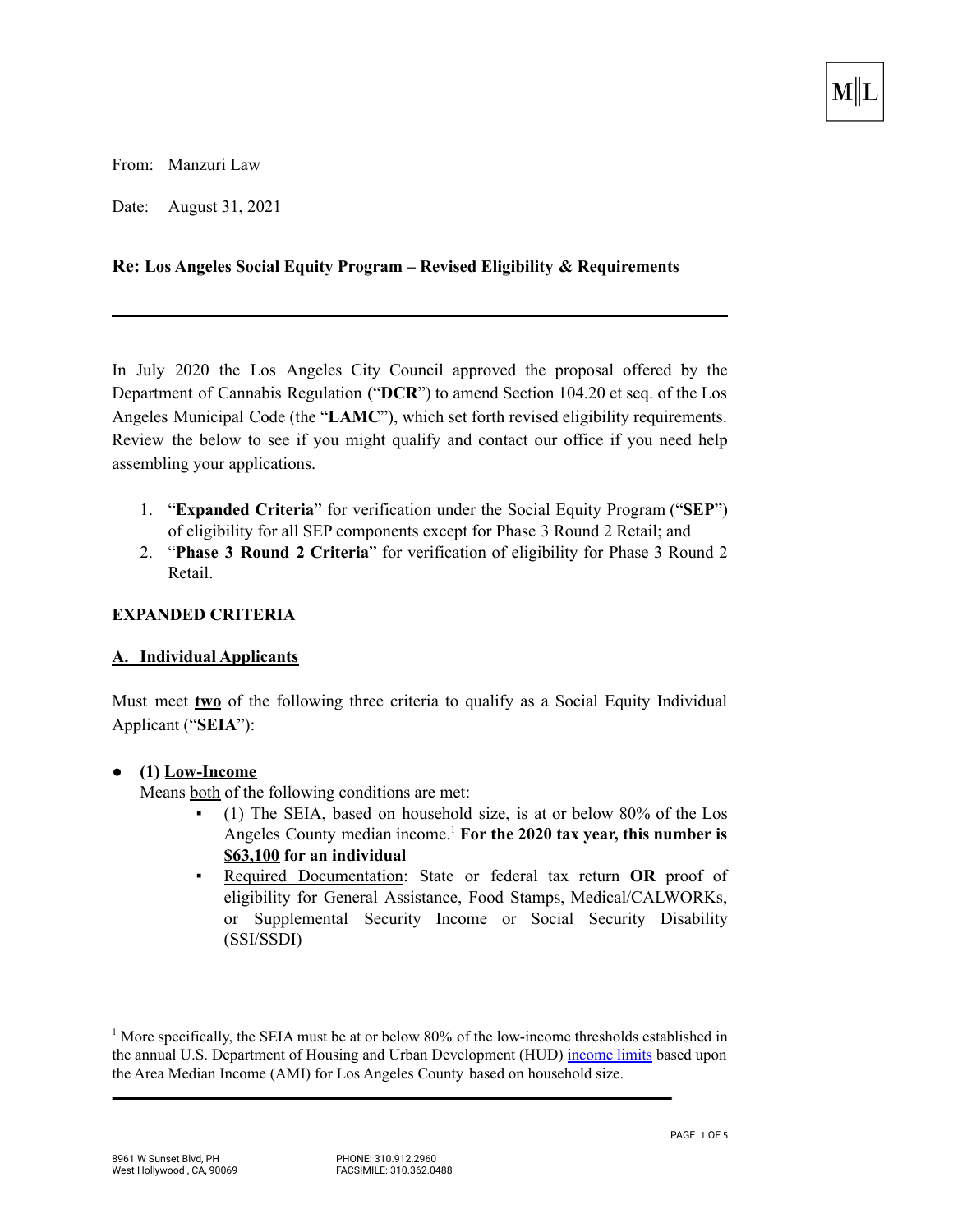

- If you do not have any of these types of records, you can submit any other relevant records you might have and DCR will make a determination of whether they are sufficient to prove you are Low Income
	- (2) The SEIA, based on household size, has total net assets that are at or below 4 times the low-income threshold
	- Required Documentation: In making this calculation, "net assets" include essentially anything that can be made liquid without incurring a penalty
		- E.g., savings accounts, checking accounts, certificates of deposit, money market accounts, stocks, trusts, gifts, and/or real estate holdings (but not including the SEIA's primary residence)
- **Example**: If the SEIA has a household size of **four** (Los Angeles County area median income of a family of four is **\$112,625**), then to qualify as low-income:
	- (1) The SEIA must have an income less than or equal to **\$90,100**
	- (2) The SEIA must have net assets that are less than or equal to **\$360,400**
- **● (2) Prior California Cannabis Arrest or Conviction**
	- This means an arrest or conviction in California for any crime relating to the sale, possession, use, manufacture, or cultivation of cannabis that occurred prior to November 8, 2016. (An arrest, prosecution or conviction for a violation of Proposition D is not a "California Arrest or Cannabis Conviction")
	- Required Documentation: Court disposition paperwork, arrest ticket, court transcript, criminal complaint, and/or police report
- **● (3) Ten years' cumulative residency in a Disproportionately Impacted Area**
	- o "Disproportionately Impacted Area" means one of the 151 Police Reporting Districts ("**PRDs**") identified in Figure E (page 18) of the [Expanded](http://clkrep.lacity.org/onlinedocs/2017/17-0653_rpt_DCR_06-16-2020.pdf) Social Equity Analysis
		- **Required Documentation:**
- **Police Reporting District**: Must reside in one of the 151 PRDs (identified in red) below<sup>2</sup>:

<sup>2</sup> DCR revised the definition of "Disproportionately Impacted Area" to be based on 151 PRDs instead of specific zip codes. At the 02/04/21 Cannabis Regulation Commission hearing, Cat Packer, Executive Director of the DCR, made clear that **more specific instructions for how to** identify if you reside in one of the 151 PRDs will be available on the DCR website later this **year.**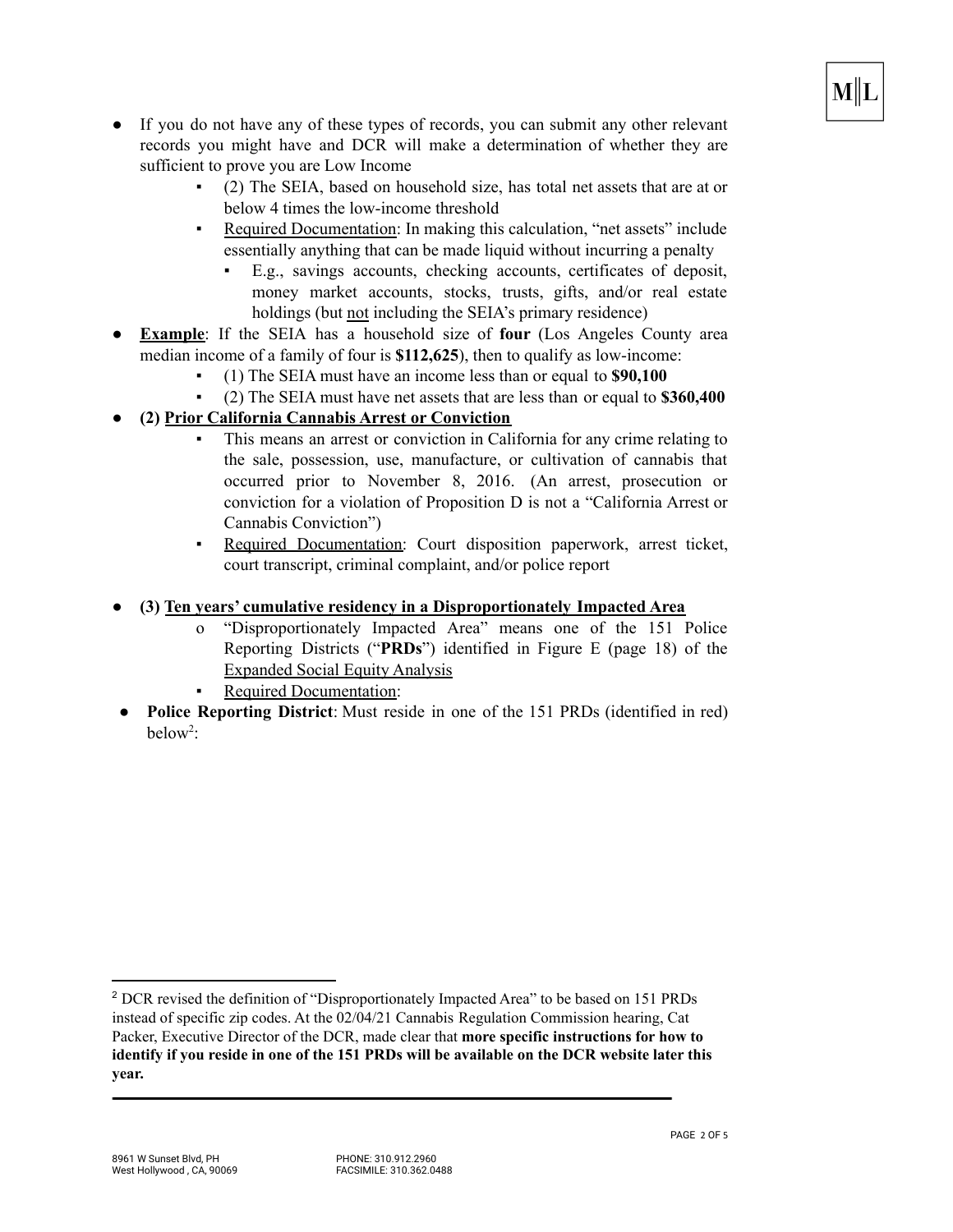

● **Residency**: Lease agreement, DWP bills with your name and address, and/or driver's license, showing a cumulative span of 10 years

# **B. Entity Applicants**

A corporation, limited liability company, or other entity must have a SEIA that owns at least **51%** Equity Share of the entity:

● "Equity Share" means **all** of the following:

(1) **Unconditional ownership of the Equity Share.** The Equity Share cannot be subject to conditions precedent or subsequent, executory agreements, voting trusts, restrictions on or assignments of voting rights, or other arrangements causing ownership benefits in the entity to go to another in any circumstance other than death or incapacity

▪ In the case of death or incapacity, a SEIA must identify their own successor in interest or assignee of their Equity Share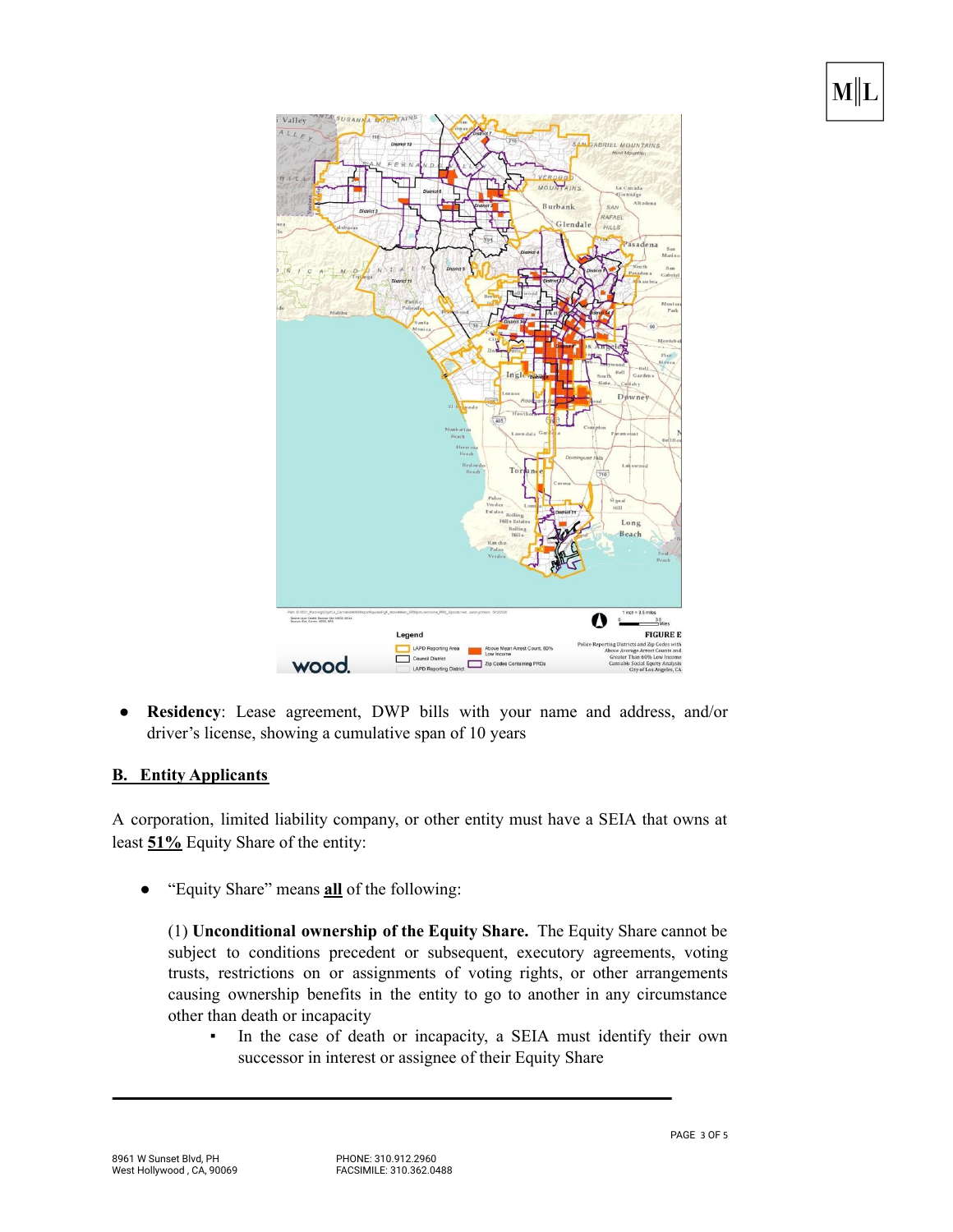(2) **Profits, dividends, and distributions.** SEIAs must receive all the following:

- At least their Equity Share percent of the distribution of profits paid to the owners of the entity
- 100% of the value of each share of stock, member interest, partnership interest, or other equivalent owned by them in the event that it is sold
- At least their Equity Share percent of the retained earnings of the entity and 100% of the unencumbered value of each share of stock, member interest, or partnership interest owned in the event of dissolution of the entity

(3) **Voting rights and control.** SEIAs must receive the following at all times:

- At least their Equity Share percent of the voting rights on all business decisions
	- Including, but not limited to, long-term decisions, daily business operations, retention and supervision of the executive team, managers, and management companies, and implementation of policies
- The highest officer position in the entity, such as the position of CEO, unless another person is appointed to that position by mutual agreement of the parties

(4) **Surviving spouse.** If a SEIA dies, the surviving spouse must inherit or otherwise acquire all of the SEIA's ownership interest in the entity

The continued qualification by the surviving spouse ends  $(1)$  when the surviving spouse remarries; (2) when the surviving spouse relinquishes their ownership interest in the entity; or (3) 10 years after the SEIA's death

# **PHASE 3 ROUND 2 CRITERIA**

### **A. Individual Applicants**

- **●** Must have a prior California Cannabis Arrest or Conviction; **and**
- **●** Must meet the Low Income Requirement **or** have ten years' cumulative residency in a Disproportionately Impacted Area.

# **B. Entity Applicants**

The requirements for entity applicants are the same as under the Expanded Criteria, except that the SEIA who owns at least 51% Equity Share must be qualified under the Phase 3 Round 2 Criteria.